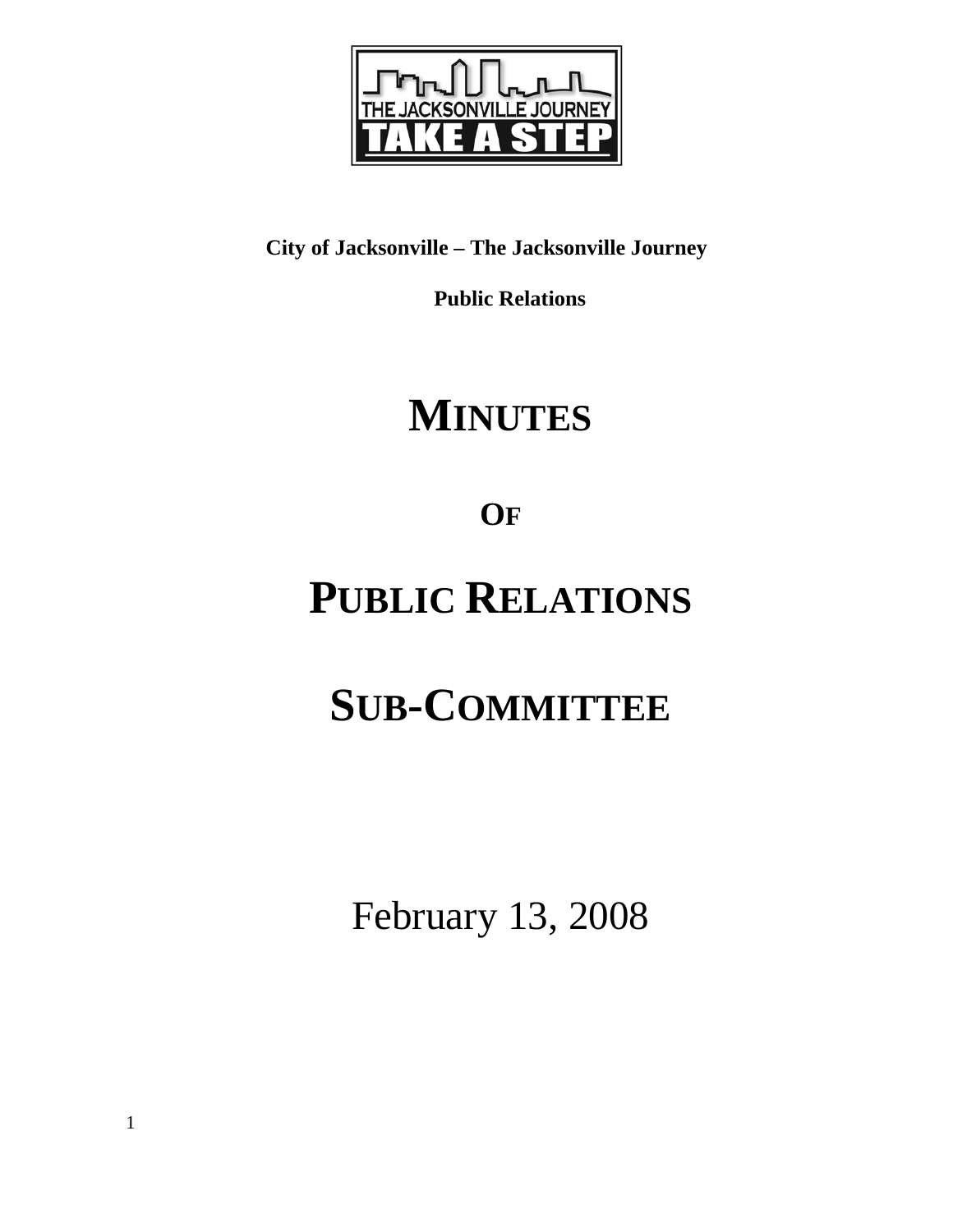### **The Jacksonville Journey – Public Relations**

### **Sub-Committee**

#### **February 13, 2008**

#### **10:30 a.m.**

**PROCEEDINGS before the Jacksonville Journey – Public Relations Sub-Committee taken on Wednesday, February 13, 2008, Edward Ball Building, 8th Floor – 214 N. Hogan Street, Jacksonville, Duval County, Florida commencing at approximately 10:40 a.m.** 

**Public Relations Sub-Committee** 

**Will Ketchum, Chair Diane Brunet, Member Hazel Campbell, Member Maria Coppola, Member Hester Clark, Member Ben Frazier, Member Reggie Fullwood, Member Clara McLaughlin, Member Paul McCormick, Member Bryant Rollins, Member Melissa Ross, Member Neill Vining, Member**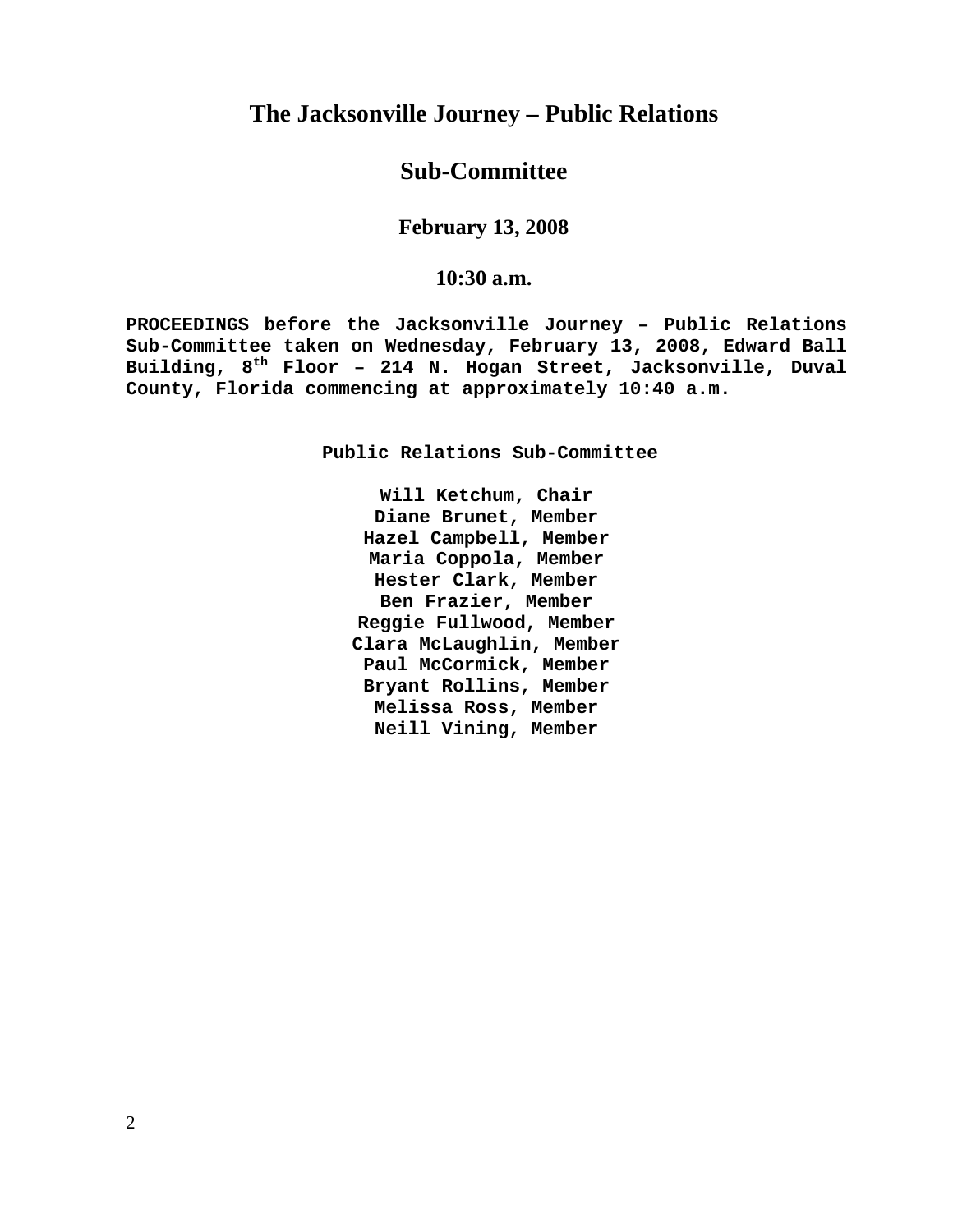#### **APPEARANCES**

#### **COMMITTEE CHAIRS & MEMBERS:**

WILL KETCHUM, Chair DIANE BRUNET, Member HESTER CLARK, Member MARIA COPPOLA, Member BEN FRAZIER, Member MELISSA ROSS, Member NEILL VINING, Member

#### **ABSENTEE MEMBERS:**

HAZEL CAMPBELL, Member REGGIE FULLWOOD, Member PAUL MCCORMICK, Member CLARA MCLAUGHLIN, Member BRYANT ROLLINS, Member

#### **PROFESSIONAL STAFF:**

Steve Rohan, Office of General Counsel

#### **STAFF:**

STEPHANIE BARNETT KANDI BEGUE ANNA BRADLEY RACHEL DAVIS SUSAN PELTER LYNN RIX RACHELLE M. SUNDY GINNY WALTHOUR

#### **OTHERS PRESENT:**

Max Marbut, Daily Record Doug Murr, Character First Beth Kormanik, Times-Union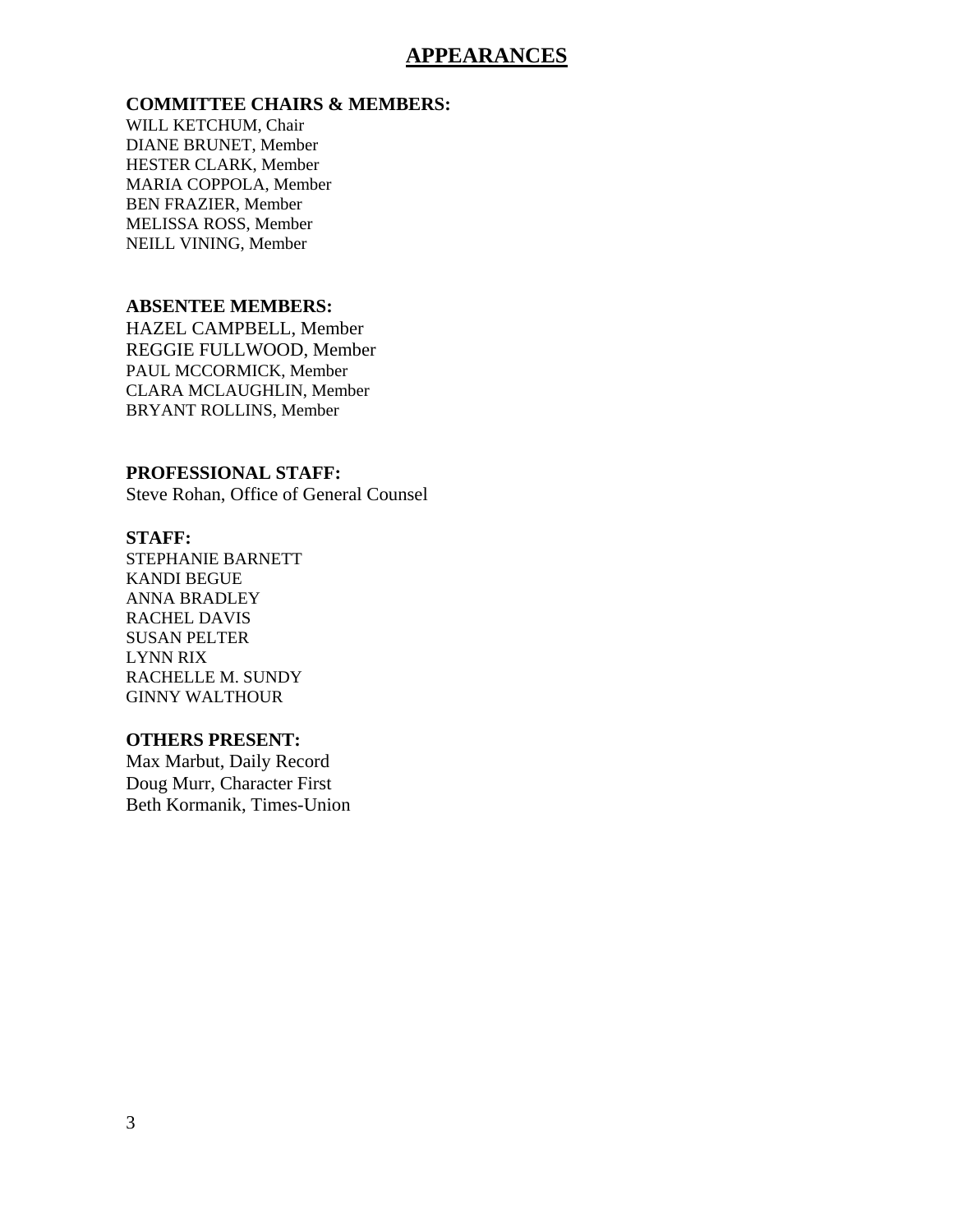#### **PROCEEDINGS**

February 13, 2008

Public Relations Sub-Committee 10:30 a.m.

**Call to Order and Comments.** Chairman Ketchum called the meeting to order at approximately 10:40 a.m.

**Purpose of Meeting.** Discuss the Mayor's crime initiative – The Jacksonville Journey – Take a Step – Public Relations Sub-Committee.

Chairman Ketchum welcomed the group and thanked them for their willingness to be in attendance. He stated that originally the question was what can we do quickly to get started and now the committee is inundated with things to be done.

Mayoral Staff, Susan Pelter, spoke to the committee about some housekeeping items, such as stating your name prior to speaking; parking and validation. Committee members Bryant Rollins, Hazel Campbell and Paul McCormick had advised staff that they would be unable to attend today's meeting.

4 Ms. Pelter recapped the recent events with Reverend Eugene Rivers, III. The key outcome was recognition that the high crime areas also have a high concentration of churches. Reverend Rivers' program advocates coming out of the church walls and into the community to minister. Therefore a key outcome of the workshop was the formation of a coalition of Jacksonville faith leaders to be led by Bishop Vaughn McLaughlin. Originally titled Jacksonville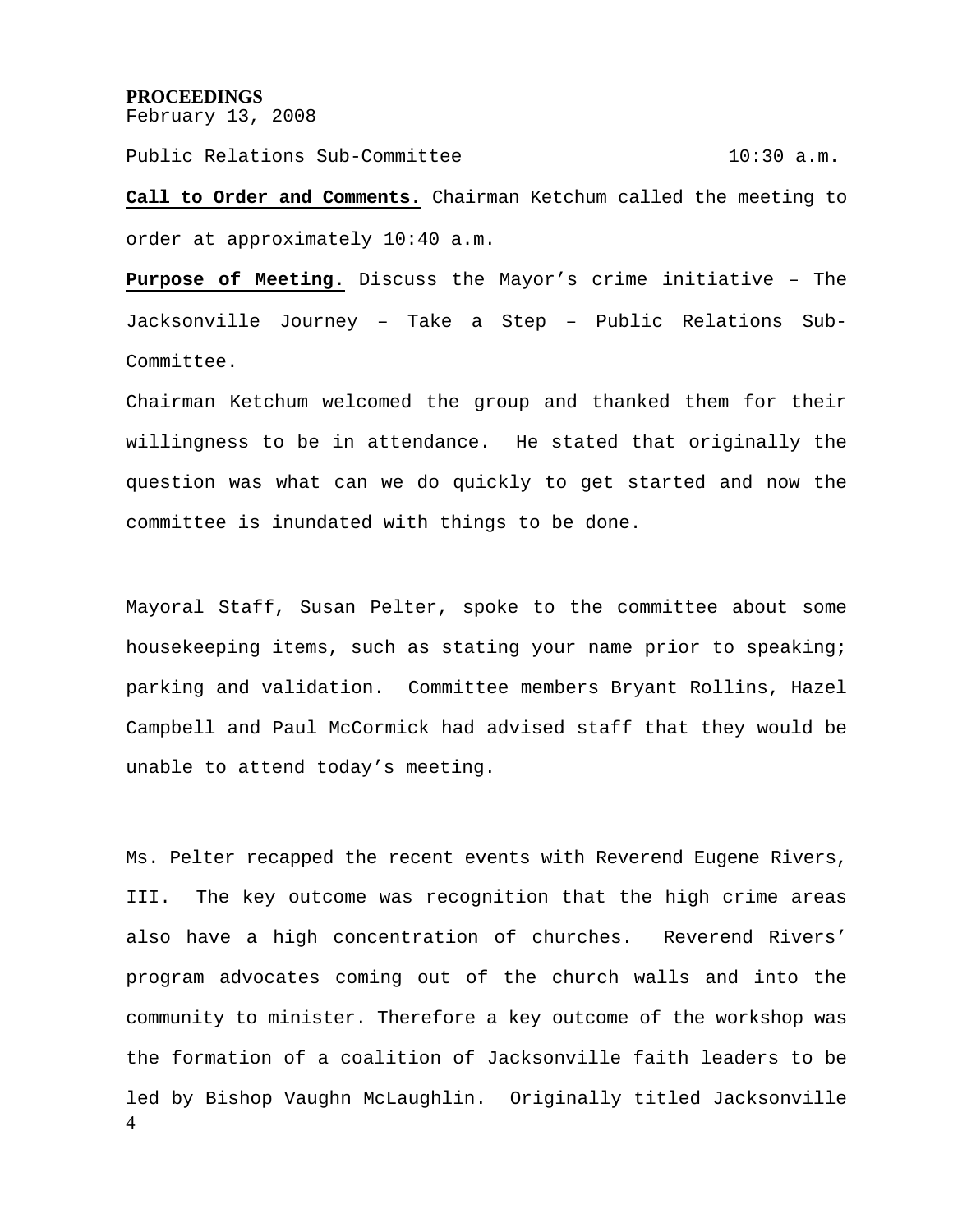Faith Based Violent Crime Reduction Coalition, a better name needs to be developed.

Last meeting there was a discussion on advertising meetings, however, after looking at the budget, it has been decided to use low-cost methods such as flyers in the libraries and the internet for now; and save advertising dollars for advertising meetings when *The Journey* reaches the public comment phase. It was suggested that we inquiry about having space for meeting notices donated. Good idea, but again, want to save that for the public comment meetings. There was discussion as to whether or not minority publications have been approached about donating space when the time comes. Clara McLaughlin mentioned this in previous meetings; Chairman Ketchum needs clarification from her as to exactly what was being offered. Diane Brunet-Garcia states that she has spoken with the Hispanic publications and they are willing to make space available.

Cynthia Harpman, Executive Director for Kesler Mentoring Connection made a presentation on existing efforts to grow mentoring in Jacksonville and opportunities to do more. They work as a clearing house to do background checks and train new mentors. Currently, they partner with about 50 mentoring programs. They have grown from 600 to 800 new mentors in past years to 1500 new mentors this year. There are currently about 2800 mentors in Northeast Florida with about 2200 in Jacksonville. The need is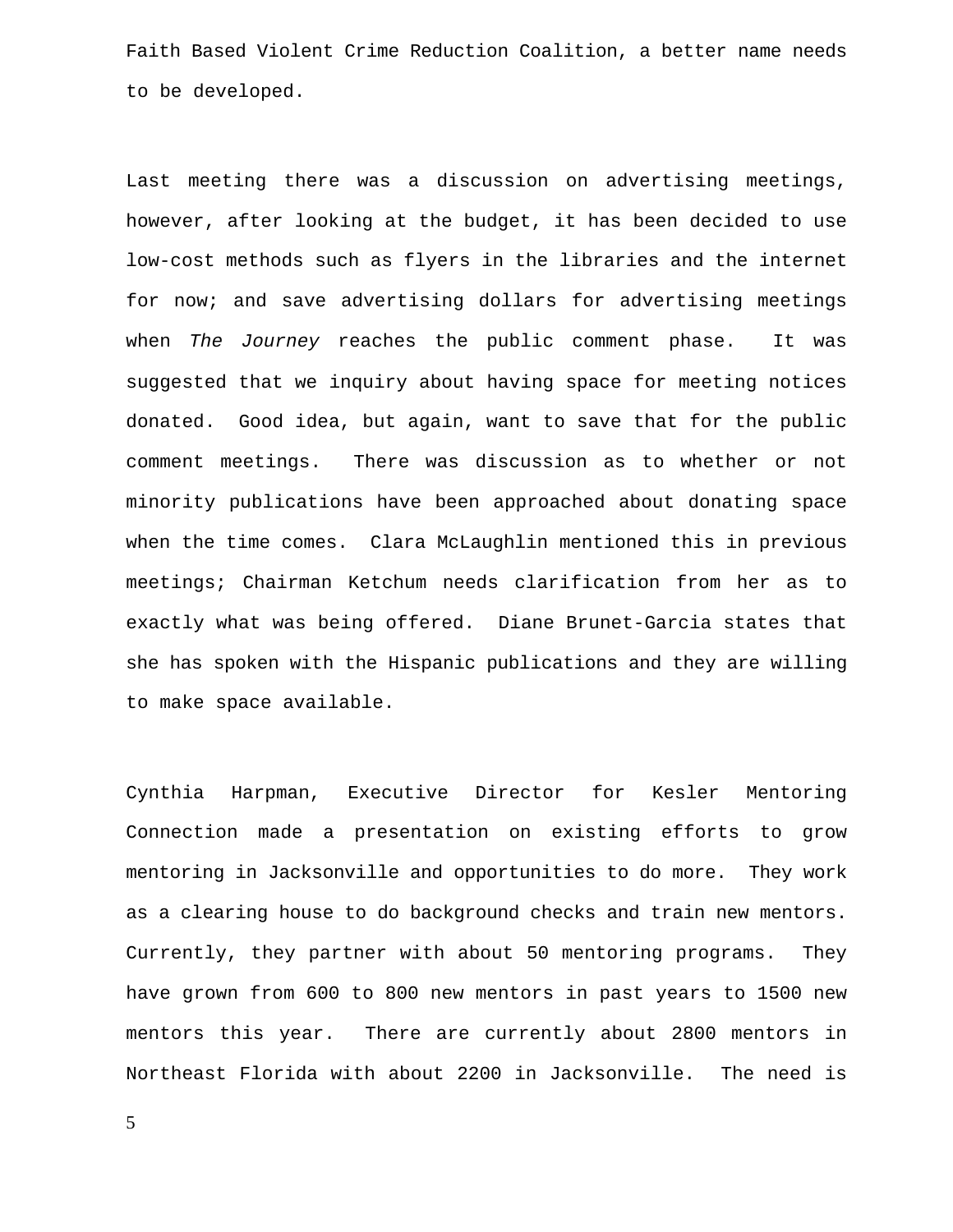estimated to be about 45,000. Big Brothers/Big Sisters has a 2 year wait list. Other mentoring programs are turning kids away daily due to a lack of mentors. One program has churches adopting a school. Another program set to launch in May, is Florida Cares with MAD DADS and *Essence Magazine.* This is a program to encourage African-Americans to be mentors.

[www.mentorfirstcoast.com](http://www.mentorfirstcoast.com/) www.**mentoringconnection**.com

Questions:

1. Is the definition of mentoring different in different cultures? Has there been an assessment of children who may be getting 35 hours or more of positive contact from a neighbor or other adult that is not a formalized relationship? Are there any programs for Spanish-speaking or adults/children with a Hispanic cultural affinity?

A: There are informal programs that resist being formalized because they fear background checks (although a criminal record does not necessarily prevent one from being a mentor), or fear of their program being dictated to. There does need to be an assessment of informal mentoring contacts, but how to accomplish? There are no known Hispanic programs or intentional pairings.

2. Do corporations offer incentives for their employees to mentor?

A: Most companies who have a mentoring program allow time off for their employees to mentor, about an hour a week. However, most of the large corporations who have mentoring programs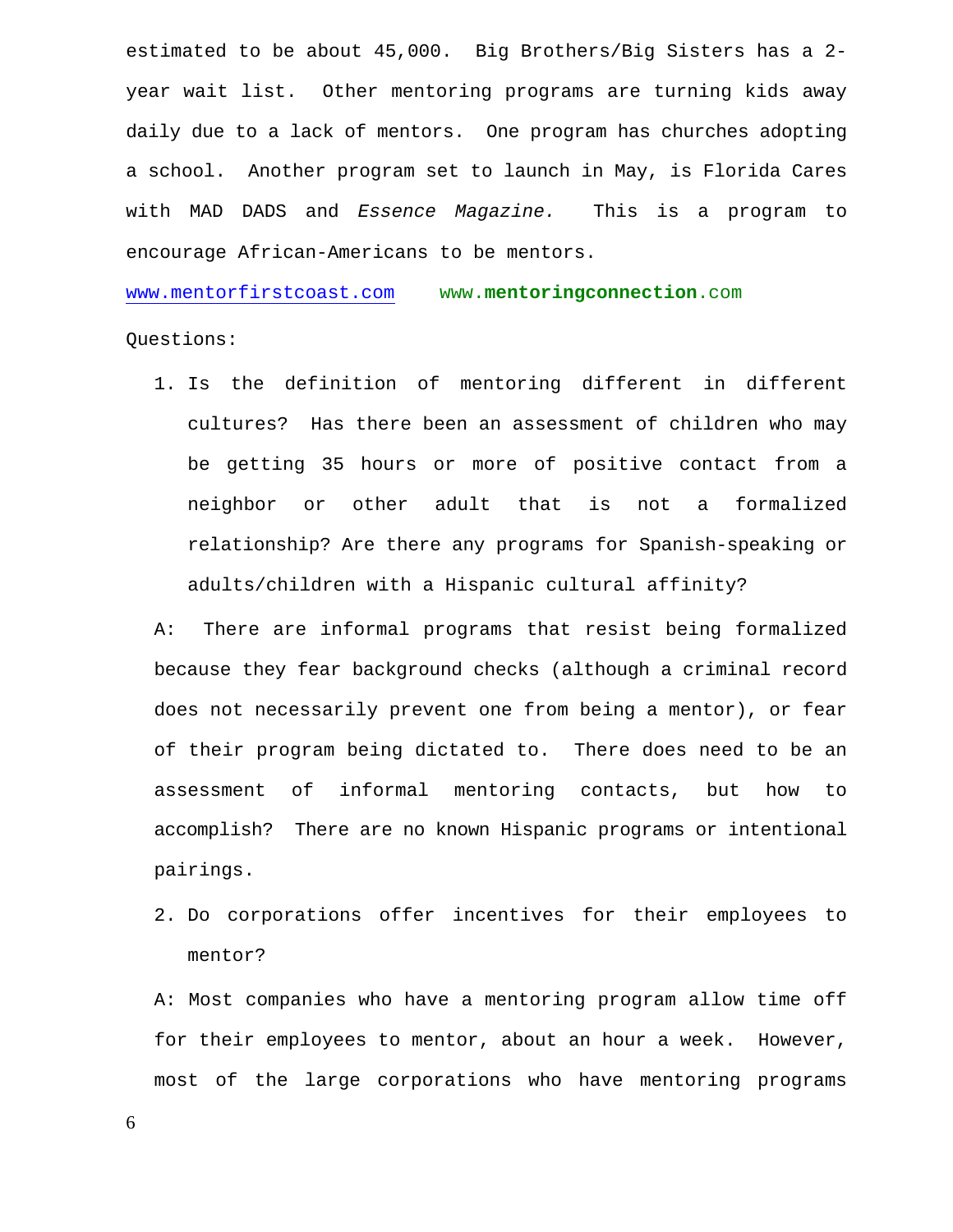currently are on the Southside and their employees mentor on the Southside. There is a huge need for mentoring corporations on the Northside and Westside. Also needed is corporate involvement from the top down rather than from the bottom up. Having the buy in of the corporation and employees rather than just the employees is important for getting incentives such as time off and donations to the mentoring program of the employee's choice. This second incentive could be developed further to assist with funding shortages. It takes approximately \$800 to \$1,000 dollars to maintain one mentoring relationship for a year. When speaking to corporate America the message has been "mentor the workforce of tomorrow". Ms. Harpman will provide a list of current corporate partnerships. 3. What works best for getting new mentors?

A: Word of mouth has been most successful. One person sharing their experience with a friend or a group and showing that this is doable and rewarding. Speaking engagements and "Mentor Mixers" have been effective in the past. Mentoring Connection stays connected to mentors for 2 years after they leave a mentoring relationship. This does sometimes result in bringing the person back into a new mentoring relationship. Another method used by "Tipping the Scale" is bringing the mentorees to the workplace to watch, learn and possibly assist the mentor on the job.

Suggestions from the committee: Ambassador programs, video, social networks.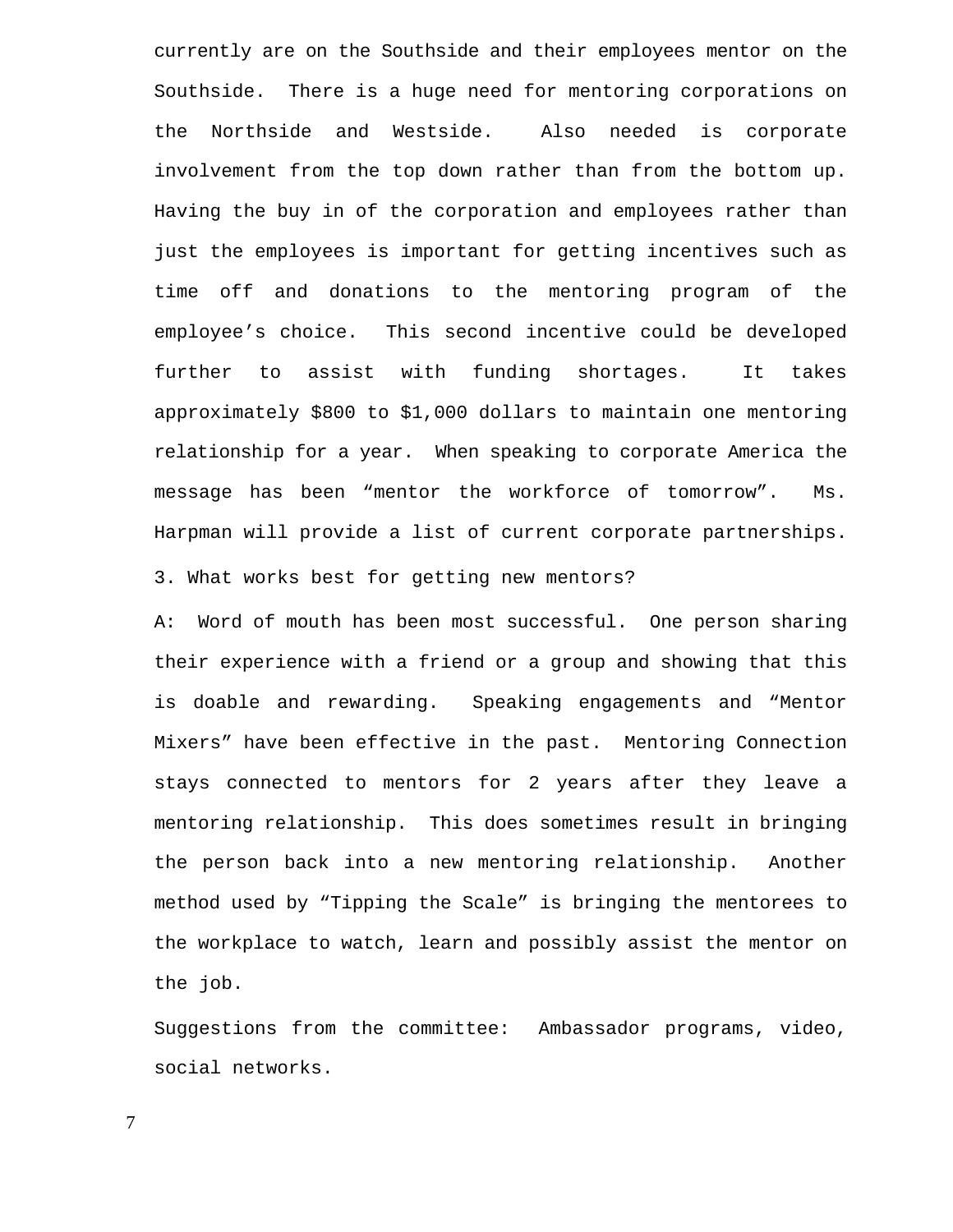4. How can we do better?

A: Need more corporate involvement from the top level working down.

Findings:

Biggest mentoring needs: 1. Funding. 2. Getting into the corporate sector.

Biggest objections: 1. Time. 2. People do not feel they are qualified.

Public Relations first priority would be to drive supply. A reasonable goal would be to double the number of new mentors every year while maintaining 80% of the current mentors.

It was decided that the committee needs to meet with the heads of various mentoring programs and proceed from there.

Sub-Committee Reports:

Law Enforcement/Deterrence presented by Maria Coppola. Work groups are still meeting. Action items are being presented in their sub-committee meeting tomorrow, Thursday, 2/14/08, which she will attend.

Positive Youth Development from Clara McLaughlin presented by Ginny Walthour. They would like the PR committee to develop some type of mentoring campaign. This is their number one priority. Intervention/Rehabilitation presented by Neill Vining. They need the PR committee's expertise to develop campaigns encouraging:

1. Corporations hiring ex-offenders. This will feature the new "one-stop shopping" portal of entry program being developed.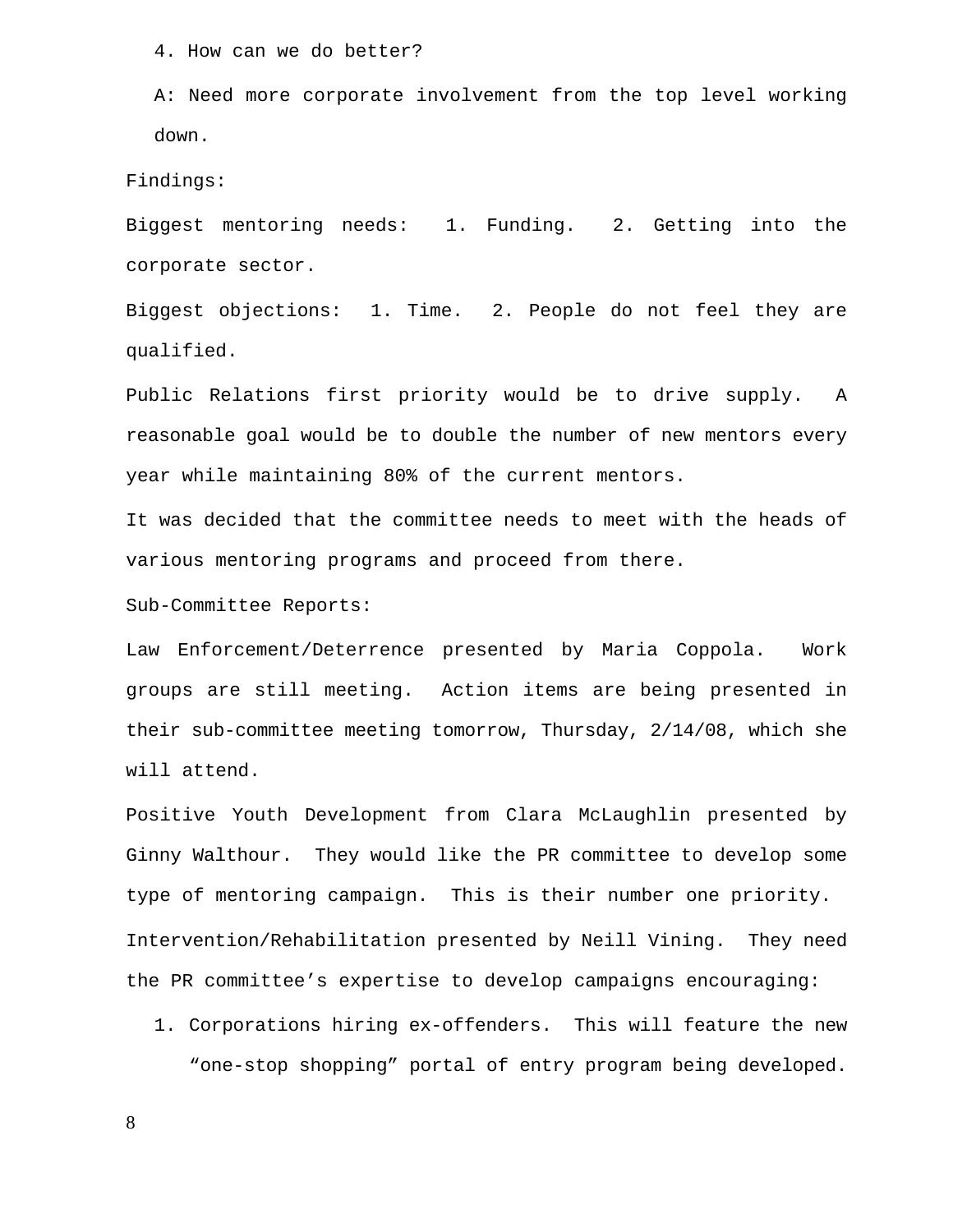Also creating business to business ambassadors.

2. Generating stories through the Police Athletic League (PAL) to encourage volunteerism. (Mentoring).

Education, Truancy, Dropout & Literacy presented by Melissa Ross. 1. The Early Learning Coalition's Guiding Stars Program which is a rating system for daycare. It moves them from being custodial to becoming early learning centers. Talking with Mark Spann as he currently has a daycare rating feature. If he is not interested or unable to participate, Jennifer Waugh has expressed interest in being the face of this campaign. Maria Coppola noted that her company had worked on the initial PR piece for ELC until their funding ran out. Ms. Ross will develop into a concrete action item for the next meeting.

2. A second action item that will soon be coming out of this subcommittee is the hiring of 30 additional attendance counselors for truancy and community truancy teams. Possibility for an awareness campaign? What would the objective be?

3. A third discussion item is a pilot program for school uniforms. Again, what would the objective of a campaign be?

Neighborhoods Safety and Stability presented by Hester Clark.

1. This sub-committee has asked PR to promote the "Neighborhood Tool Kit" designed for starting a neighborhood association. However, there may be a duplication of efforts since this is promoted at the Mayor's Annual Neighborhood Summit.

9 2. Ms. Clark sees an opportunity to promote parks and after